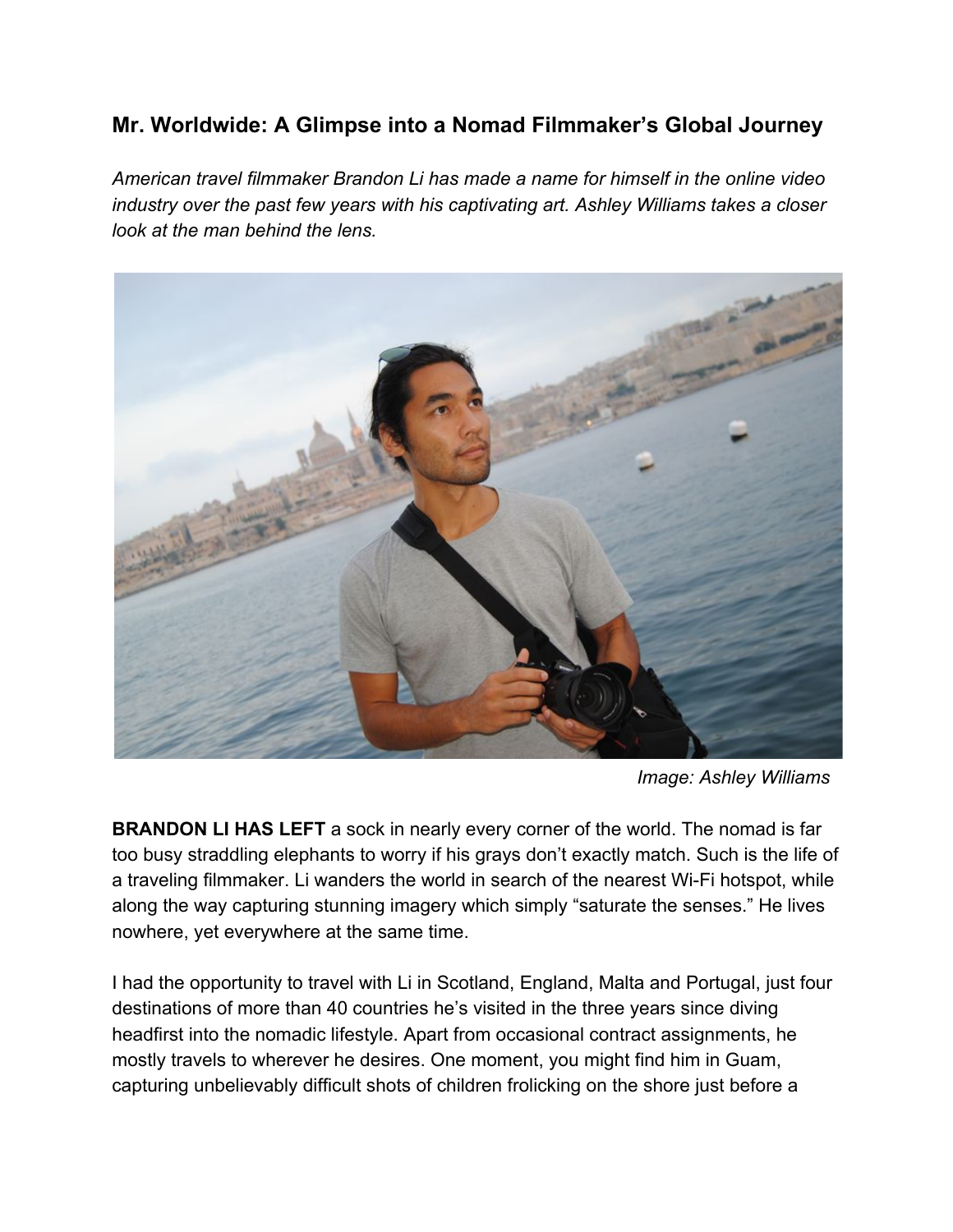torrential tropical storm makes landfall. And in the blink of an eye, he's already jetting off to another global destination.

It may seem like Li is living a never-ending vacation (and perhaps that's partly true), but he and his trusty cameras always manage to maintain focus despite often traversing some of the world's most beautiful places. "I have the opportunity to enjoy myself a lot," Li said. "Some days I just need to buckle down and get the work done that I started on my last adventure. Otherwise I'd never produce anything, I'd just be hanging out and basking in the sun every single day."

His dedication has definitely paid off. If you're unfamiliar with his work, take a quick glance at recent Vimeo Staff Picks and you're [sure to spot his latest project](https://vimeo.com/166929892). At least six of his films have been chosen previously. And it's no wonder he's getting noticed. What Li creates behind the lens and in post-production is nothing short of magic.

## **The filmmaker in action**

Having observed him in the field on a few occasions, his filmmaking method kind of resembles an unfinished puzzle – at least, at first. In fact, one might *actually* be puzzled when first observing him in action, much like the amused churchgoers who watched him filming in Mdina's St. Paul's Cathedral. It appeared that Li had adopted his camera as his dance partner as he swiftly shuffled his feet back and forth across the cathedral floor, knees bent as he held his Sony nearly over his head with the lens directed up at the decorated ceiling as he sought the exact effect he'd hoped to capture. Once you see the final product of his work, however, the pieces come together in a way you wouldn't expect.

The word "work" is used loosely here. Make no mistake, this is no ordinary job. In fact, according to Li, it's more of a lifestyle than anything else. "It's constantly open to revision," Li explained. "I can change what I do at any moment. Because I'm not on a salary, I don't have a contract, I don't really have a boss, I don't really have a team. So if I wanted to just stop tomorrow and do something completely different, I could."

Li realized shortly after graduating from North Carolina School of the Arts that he wanted to call his own shots rather than "climbing ladders, "all the while simply "making someone else rich." He found the type of freedom he was seeking while shooting and editing for MTV's "True Life" documentary series. "The actual shooting part, I got to make all the decisions on my own. And that's the only way I've ever really been good at doing it," he said.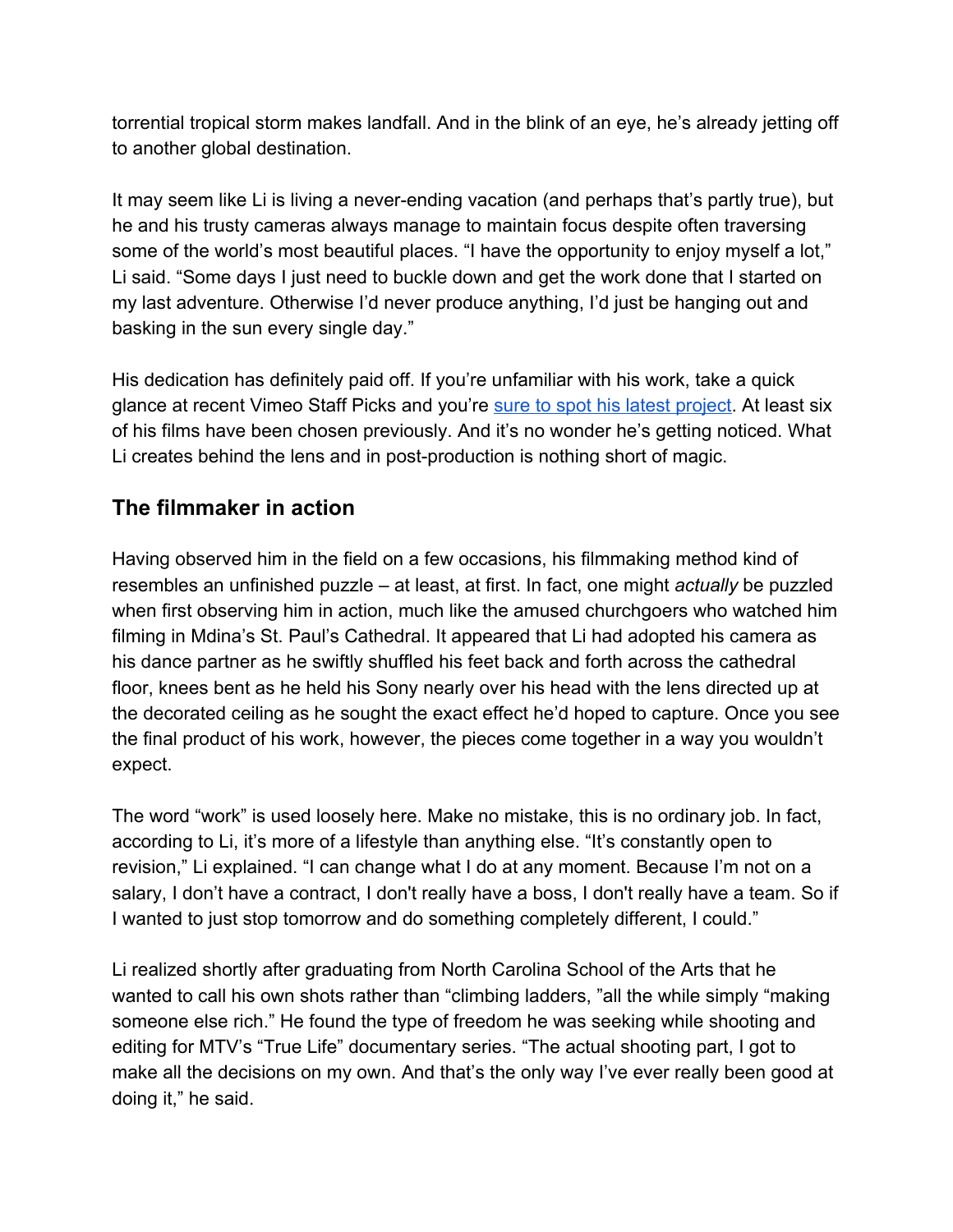## **Discovering his passion**



Image: Ashley Williams

Post-It Notes are what first propelled Li into the world of filmmaking. In grade school, he'd raid his mother's supply so he could draw stick figures fighting in his homemade flip books. He got a serious equipment upgrade when his parents gifted him his first camera at 8 years old.

Realizing that every good filmmaker needs critics in order to improve, Li would show his videos in class (with the permission of his teachers) and ask his peers to rate them from one to five. "Usually, they all gave me a five, and their comments were things like 'It was nice,'" Li reminisced with a chuckle.

Nowadays, his personal works are garnering similar rave reviews, albeit on a much larger scale. And he's not complaining. Receiving accolades such as Vimeo Staff Picks,